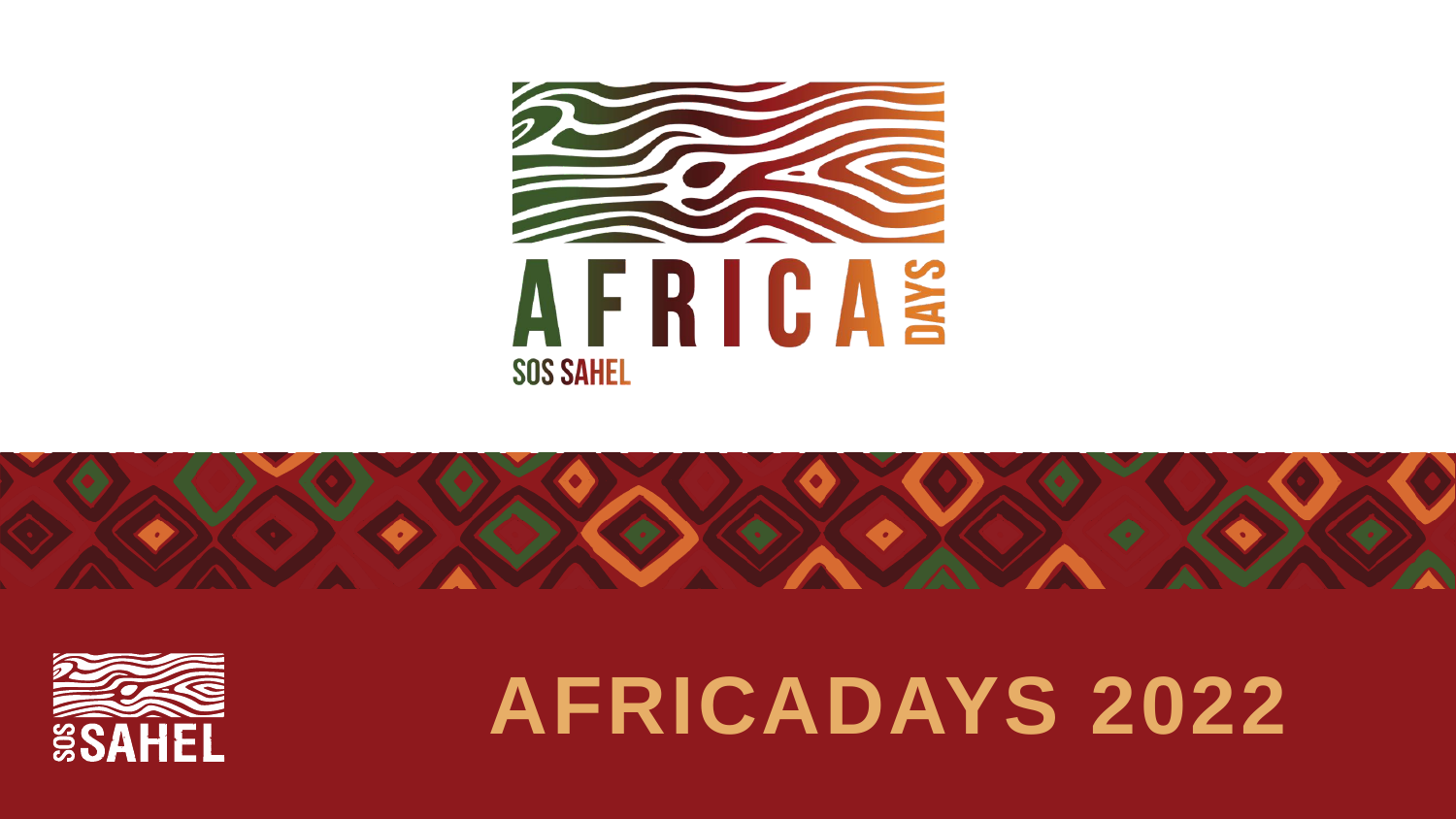# **Forum May 16**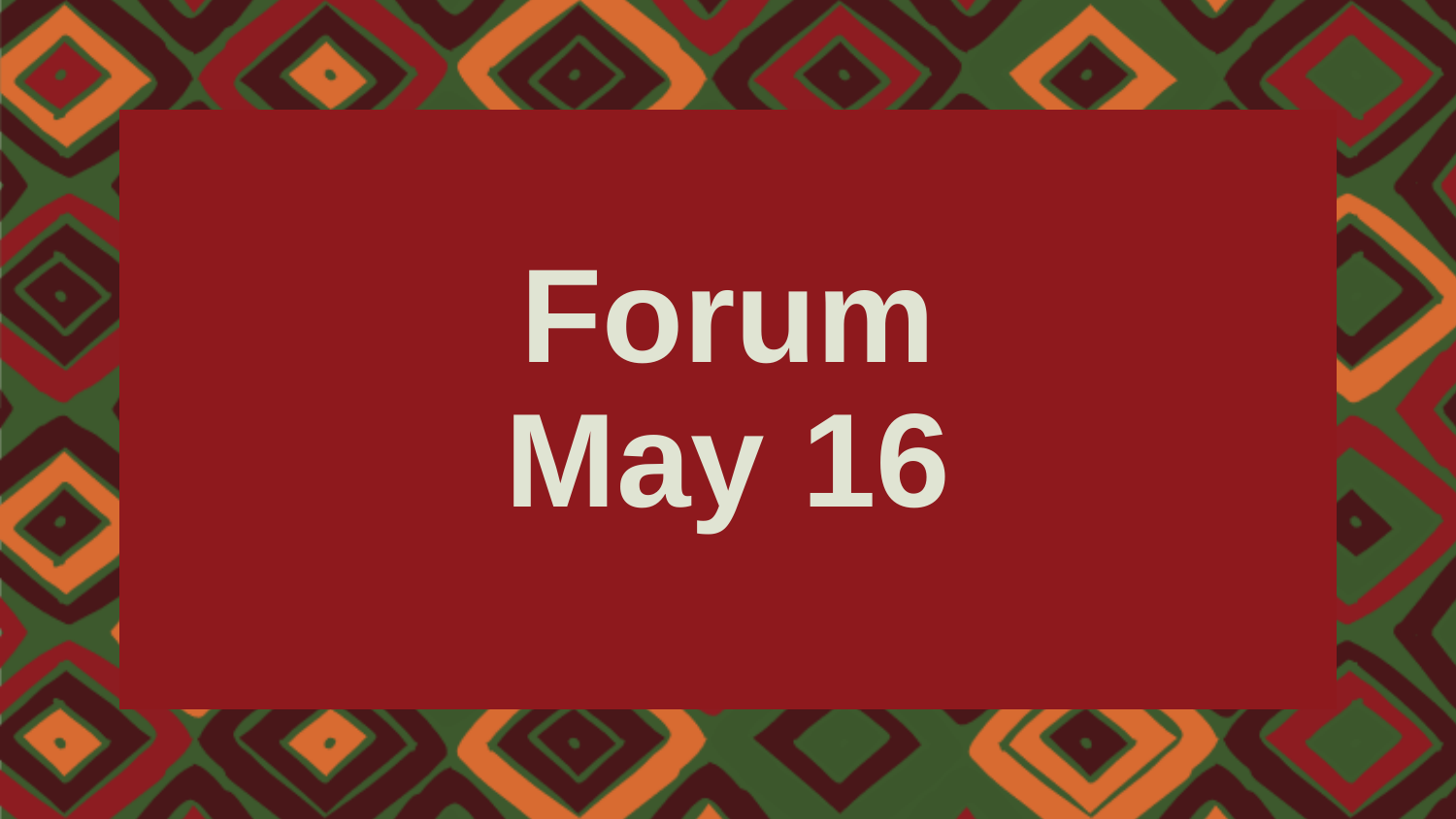#### **PROGRAM**

| <b>14h10</b>          | Opening remarks by Mr Rémi HÉMERYCK, SOS SAHEL                         |
|-----------------------|------------------------------------------------------------------------|
| $\vert$ 14h15 $\vert$ | Intervention by Mr Houcine DAHMANE, Embassy of France in Burkina Faso  |
| <b>14h20</b>          | Video portraits of two Great Green Wall « Champions »                  |
| <b>14h30</b>          | <b>Pre-forum restitution by Ms Catherine LEROY DUBREUIL, SOS SAHEL</b> |
|                       |                                                                        |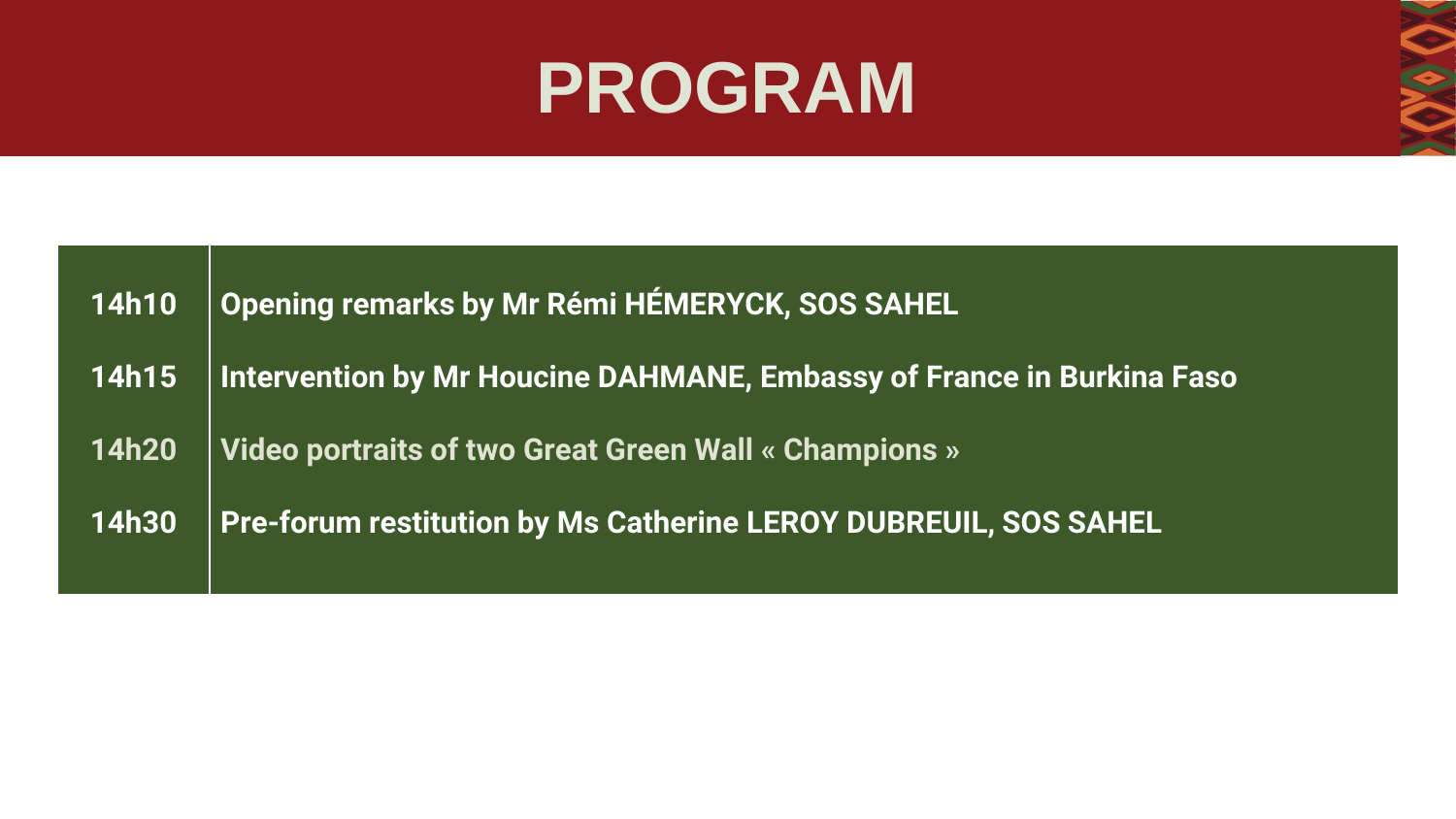### **PROGRAM**

| 14h35<br><b>Panel 1</b>                                    | How to develop impactful Great Green Wall projects that interest investors?                                                                                                                                                                                                                                   |
|------------------------------------------------------------|---------------------------------------------------------------------------------------------------------------------------------------------------------------------------------------------------------------------------------------------------------------------------------------------------------------|
| Moderator:<br>Catherine<br><b>LEROY</b><br><b>DUBREUIL</b> | · Mr Abdou Aziz DIEDHIOU, La Banque agricole<br>· Ms Rekia FOUDEL, Barka Fund<br><b>M. Gilles MARTIN, FAO</b><br>$\bullet$<br>Ms Georgette OUEDRAOGO, Ministry of Agriculture of Burkina Faso<br>$\bullet$<br>• Mr Ahmed Aziz DIALLO, G5 Sahel and C3 Sahel<br>. Ms Sarah TOUMI, Great Green Wall Accelerator |
| <b>15h25</b>                                               | <b>Example of the Livelihoods Fund</b><br>• Mr Éric SERVAT, Sustainable Sourcing                                                                                                                                                                                                                              |
| <b>15h35</b>                                               | Video portraits of two Great Green Wall « Champions »                                                                                                                                                                                                                                                         |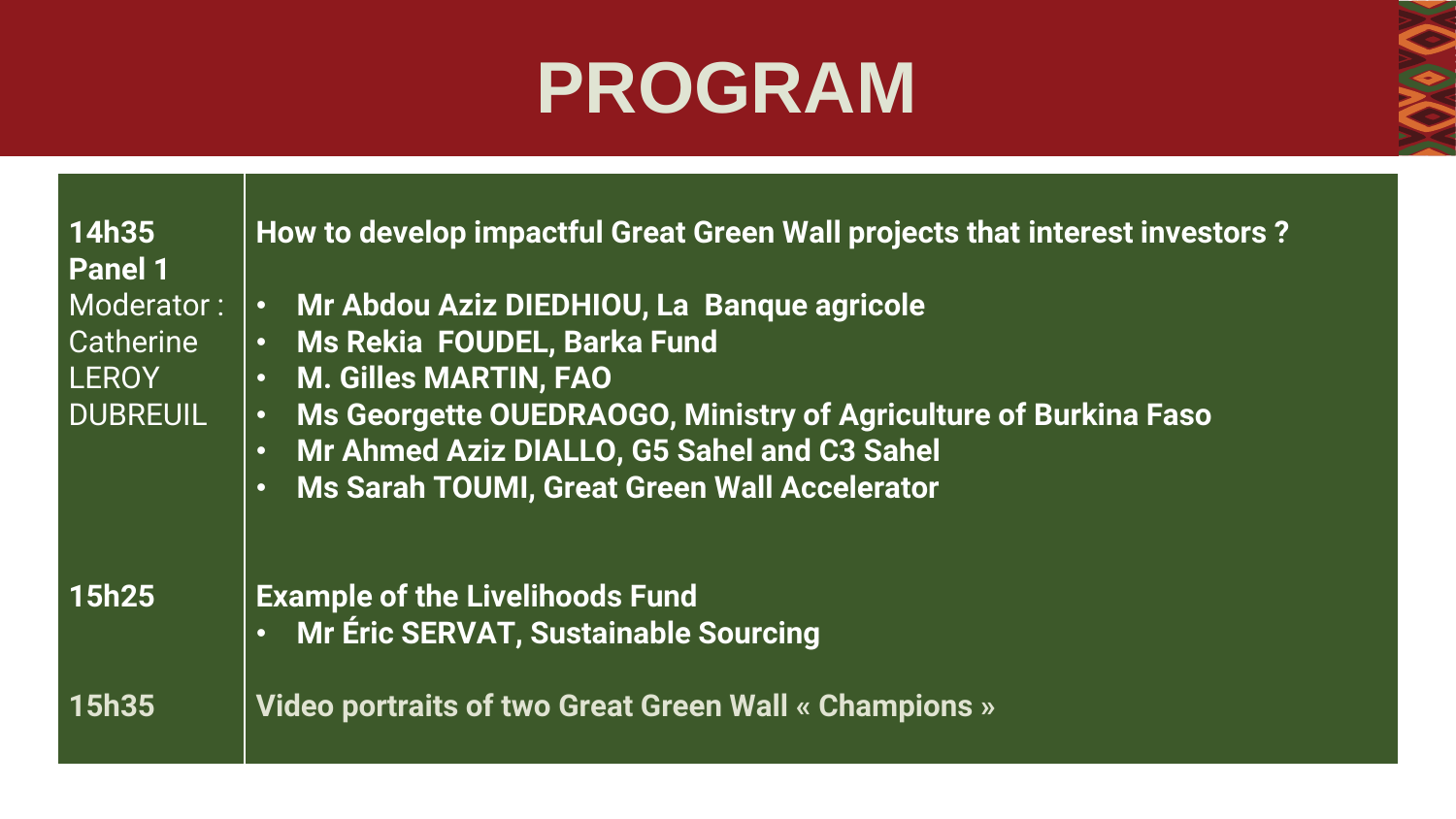### **PROGRAMME**

| <b>15h45</b>            | <b>Pre-forum restitution par Mr Jean-Marc GARREAU, SOS SAHEL</b>                                               |
|-------------------------|----------------------------------------------------------------------------------------------------------------|
| <b>15H50</b><br>Panel 2 | How do we connect project leaders and investors?                                                               |
| Moderator:              | Dr Abakar Mahamat ZOUGOULOU, APGMV<br>$\bullet$                                                                |
| Jean-Marc               | · Mr Rémi HÉMERYCK, SOS SAHEL                                                                                  |
| <b>GARREAU</b>          | <b>Ms Yoko WATANABE, SGP</b><br>$\bullet$                                                                      |
|                         | <b>Ms Tillem BURLACE, WEF</b><br>$\bullet$                                                                     |
|                         | Mr Sayouba BONKOUNGOU, APEDR<br>$\bullet$                                                                      |
| <b>16h40</b>            | Signature of a partnership agrrement between the APGMV and SOS SAHEL<br>by Dr Brahim SAID and Mr Rémi HÉMERYCK |
| 16h55                   | <b>Closing by Ms Ange MBONEYE, SOS SAHEL</b>                                                                   |